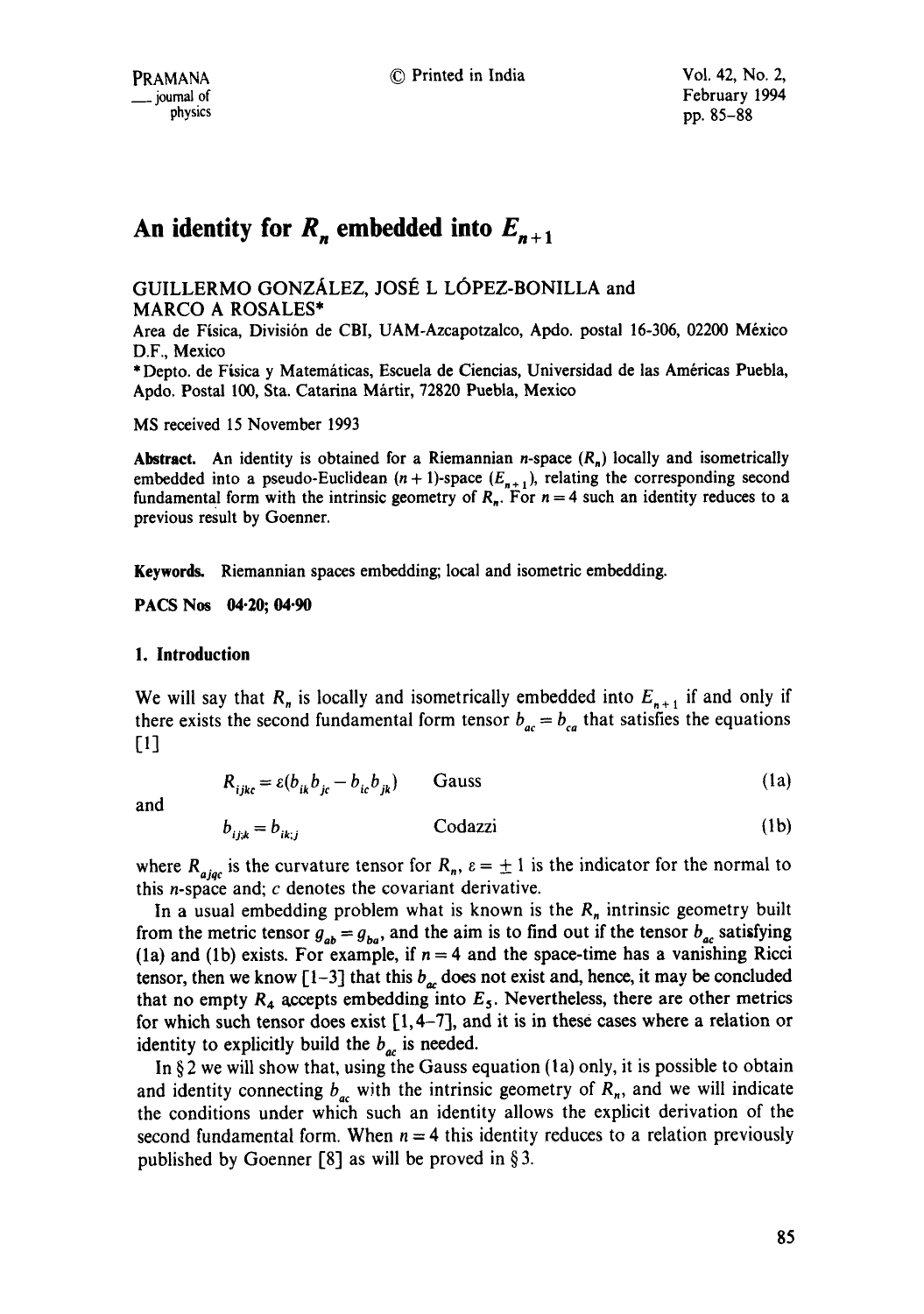#### **2.**  $b_{ac}$  and the intrinsic geometry of  $R_n$

The Ricci tensor:

$$
R_{jk} \equiv R^i_{jki} = \varepsilon (b^i_{\ k} b_{ji} - b b_{jk}), \quad b \equiv b^r,
$$
 (2a)

and the scalar curvature:

$$
R \equiv R^j{}_{j} = \varepsilon (b^{ac} b_{ac} - b^2) \tag{2b}
$$

are obtained with the help of the Gauss equation. Then, (la), (2a) and (2b) lead to the identity:

$$
pb_{ac} = \frac{R}{2}R_{ac} + \frac{1}{2}R_{a}^{\ \ r}R_{rc} - R_{rc} - R_{arqc}R^{rq} - \frac{1}{4}R_{arqt}R_{c}^{\ rqt}
$$
 (3a)

that has not been found in the literature thus far. In this equation:

$$
p \equiv b^{rq} \left( b^i_{r} b_{iq} - \frac{3}{2} b b_{rq} + \frac{b^2}{2} g_{rq} \right).
$$
 (3b)

But the Einstein tensor is given by:

$$
G_{rq} = R_{rq} - \frac{R}{2}g_{rq}
$$
 (3c)

and, hence,  $(2a)$ ,  $(2b)$ ,  $(3b)$  and  $(3c)$  imply that

$$
p = \varepsilon b^{rq} G_{rq} \tag{4a}
$$

so that, after multiplying (3a) by  $\epsilon G^{ac}$  we obtain:

$$
p^{2} = \varepsilon \left( \frac{1}{2} R_{a}^{\ \ r} R_{rc} - R_{\text{argc}} G^{\text{rq}} - \frac{1}{4} R_{\text{argt}} R_{c}^{\ \text{rqt}} \right) G^{\text{ac}} \ge 0
$$
 (4b)

which determines the value of  $\varepsilon$  when  $p \neq 0$ . From (4b) we learn that p is a function of the intrinsic geometry of  $R_n$  only.

Therefore, we can give to the embedding process the following sequence:

1) We have  $g_{ac}$  and do not know whether this  $R_n$  accepts a local and isometric embedding into  $E_{n+1}$ .

2) We compute  $p$  through (4b). Then we will have one of the two following cases: a) If  $p \neq 0$  then we determine  $b_{ac}$  with the help of (3a). Hence, the  $R_n$  does accept embedding into  $E_{n+1}$  if and only if *this*  $b_{ac}$  fulfils the Codazzi condition, eq. (1b).

b) When  $p = 0$  eq. (3a) does not provide any explicit information about  $b_{ac}$ . Then, in order to decide if  $R_n$  is of class one, and to construct the corresponding second fundamental form, it is necessary to solve (1a) and (1b) directly.

#### **3.** The case  $n = 4$

For ordinary space-time we can simplify (3a) and (4b) by making the dimension 4 more explicit. Indeed, recalling that the conformal tensor  $C_{\text{arat}}$  and the double dual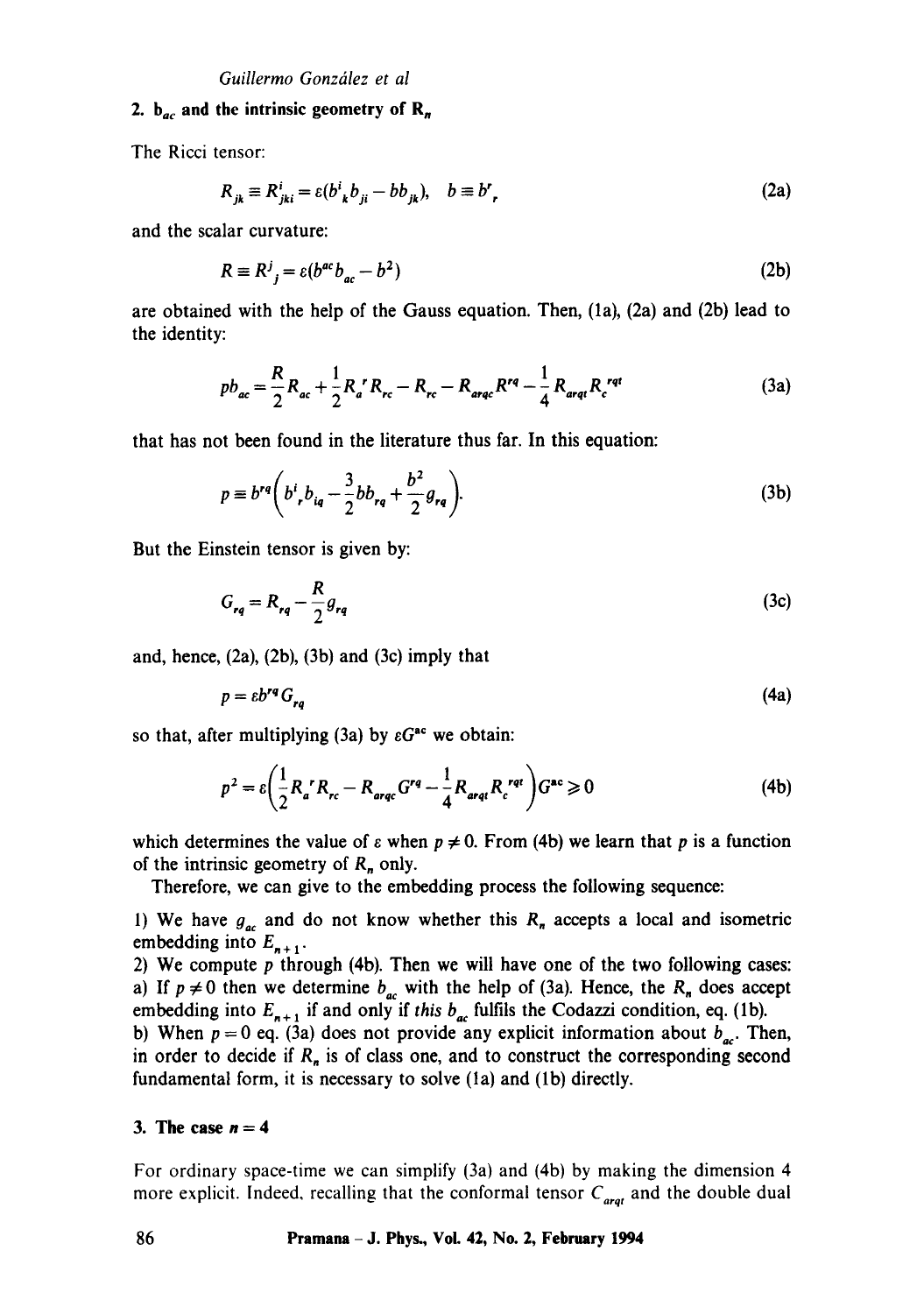tensor  $^*R_{\text{arat}}^*$  are related through the expression [9].

$$
R_{\text{arqt}} = {}^{*}R^{*}_{\text{arqt}} + 2C_{\text{arqt}} - \frac{R}{6}(g_{\text{aq}}g_{\text{rt}} - g_{\text{at}}g_{\text{rq}})
$$
(5a)

this can be introduced into the last term of (3a) to yield

$$
pb_{ac} = \frac{1}{4}\left(\frac{K_2}{4} + R^2 - 3R_{qt}R^{qt}\right)g_{ac} - \frac{3}{2}C_{aqtc}R^{qt} + \frac{3}{2}\left(R_{aq} - \frac{R}{6}g_{aq}\right)R^q{}_c\tag{5b}
$$

where Lanczos identity [10]

$$
{}^*R^{*a}{}_{eq}R^{rcqt} = \frac{K}{4}g^{ar}, \quad K_2 \equiv {}^*R^{*ijkr}R_{ijkr}
$$
 (5c)

has been used.

Equation (5b) is valid only for  $n = 4$  and it is equivalent to (3.1) of Goenner (1976). Furthermore, (4b) reduces to

$$
p^2 = -\frac{3\varepsilon}{2} \left( \frac{R}{24} K_2 + R_{i_{qij}} G^{ij} G^{qi} \right) \ge 0.
$$
 (5d)

As an application of (5b) and (5d) consider G6dei [11] cosmological model (signature  $+ 2$ :

$$
ds^{2} = -(dx^{1})^{2} - 2e^{x^{4}}dx^{1}dx^{2} - \frac{1}{2}e^{2x^{4}}(dx^{2})^{2} + (dx^{3})^{2} + (dx^{4})^{2}
$$
 (6a)

which, together with (5d) imply that  $\varepsilon = 1$  and  $p = 3\sqrt{2}/4$ . Therefore, from (5b) we get  $b_{ac} = 0$ , except

$$
b_{11} = b_{44} = -\frac{\sqrt{2}}{2}, b_{12} = -\frac{\sqrt{2}}{2}, b_{22} = -\frac{3\sqrt{2}}{4}e^{2x^4}
$$
 (6b)

but this second fundamental form tensor does not satisfy (lb) since, for example,  $b_{1,2,4} \neq b_{1,4,2}$ . Then, due to remark 2 a) at the end of last section, we conclude that Gödel solution does not accept local and isometric embedding into  $E_5$  as was already shown by Szekeres [2] using another technique. It is still ignored if (6a) admits embedding into  $E_6$  (see [6]).

Notice that, when  $p = 0$ , it is not possible to use (5b) to construct  $b_{ij}$  and it is necessary to analyze the Gauss and Codazzi equations directly. An example of such cases can be found in Collinson [5], where Einstein-Maxwell metrics embedded into  $E_5$  are studied.

#### **Acknowledgements**

**The authors express** their gratitude to Dr E Pifia-Garza for suggestions that led to identity (3a).